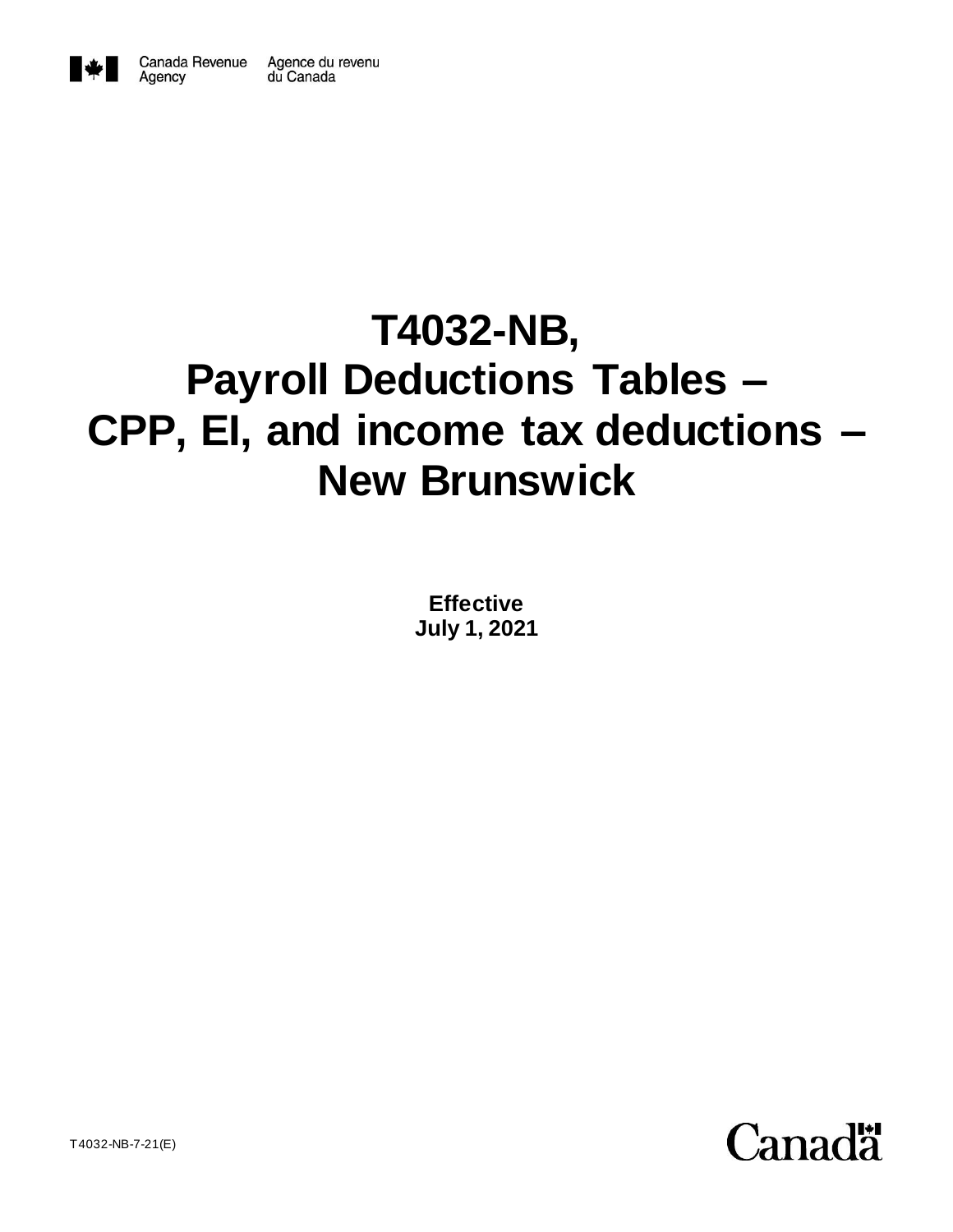# <span id="page-1-0"></span>**What's new as of July 1, 2021**

The major changes made to this guide since the last edition are outlined.

This guide reflects some income tax changes recently announced which, if enacted as proposed, would be effective July 1, 2021. At the time of publishing, some of these proposed changes were not law. We recommend that you use the new payroll deductions tables in this guide for withholding starting with the first payroll in July 2021.

The Government of New Brunswick announced on May 11, 2021, that there would be a reduction of the tax rate applied to the first tax bracket from 9.68% to 9.4% effective January 1, 2021, subject to approval by the government of New Brunswick.

Since employees have been taxed at a different rate for the first six months of the year, a prorated tax rate will apply for the remaining six months.

The prorated tax rate effective July 1, 2021 will be 9.12%

### <span id="page-1-1"></span>**Payroll Deductions Tables**

You can download Guides T4008, Payroll Deductions Supplementary Tables*,* and T4032, Payroll Deductions Tables, from our website at **cra.gc.ca/payroll**. You can also choose to print only the pages or information that you need.

### <span id="page-1-2"></span>**Payroll Deductions Online Calculator**

For your 2021 payroll deductions, you can use our Payroll Deductions Online Calculator (PDOC). The online calculator makes it easier to calculate payroll deductions. PDOC is available at **canada.ca/pdoc**.

PDOC calculates your payroll deductions. It calculates deductions for any pay period, province (except Quebec) and territory. The calculation is based on exact salary figures.

### <span id="page-1-3"></span>**Let us notify you**

We provide a digital service that can notify you immediately, free of charge, of any changes for payroll deductions.

To subscribe, visit our website at **canada.ca/cra-email-lists** and enter your business's email address for each mailing list that you want to join.

# <span id="page-1-4"></span>**Special Notice**

### <span id="page-1-5"></span>**Payroll Deductions Tables (T4032)**

Effective with the January 1, 2017 edition, the Canada Revenue Agency is no longer publishing the paper and CD versions of the Guide T4032, Payroll Deductions Tables. The digital versions of the guide continue to be available on our website at **[canada.ca/payroll](file://///Omega.dce-eir.net/natdfs/CRA/HQ/TSDM/TSDM_H25/GV2/5048/301/Special/Payroll%20Tables/T4032%20Payroll%20Deductions%20Tables/2016%20January/Web/English/Working%20Copies/www.cra.gc.ca/payroll)**.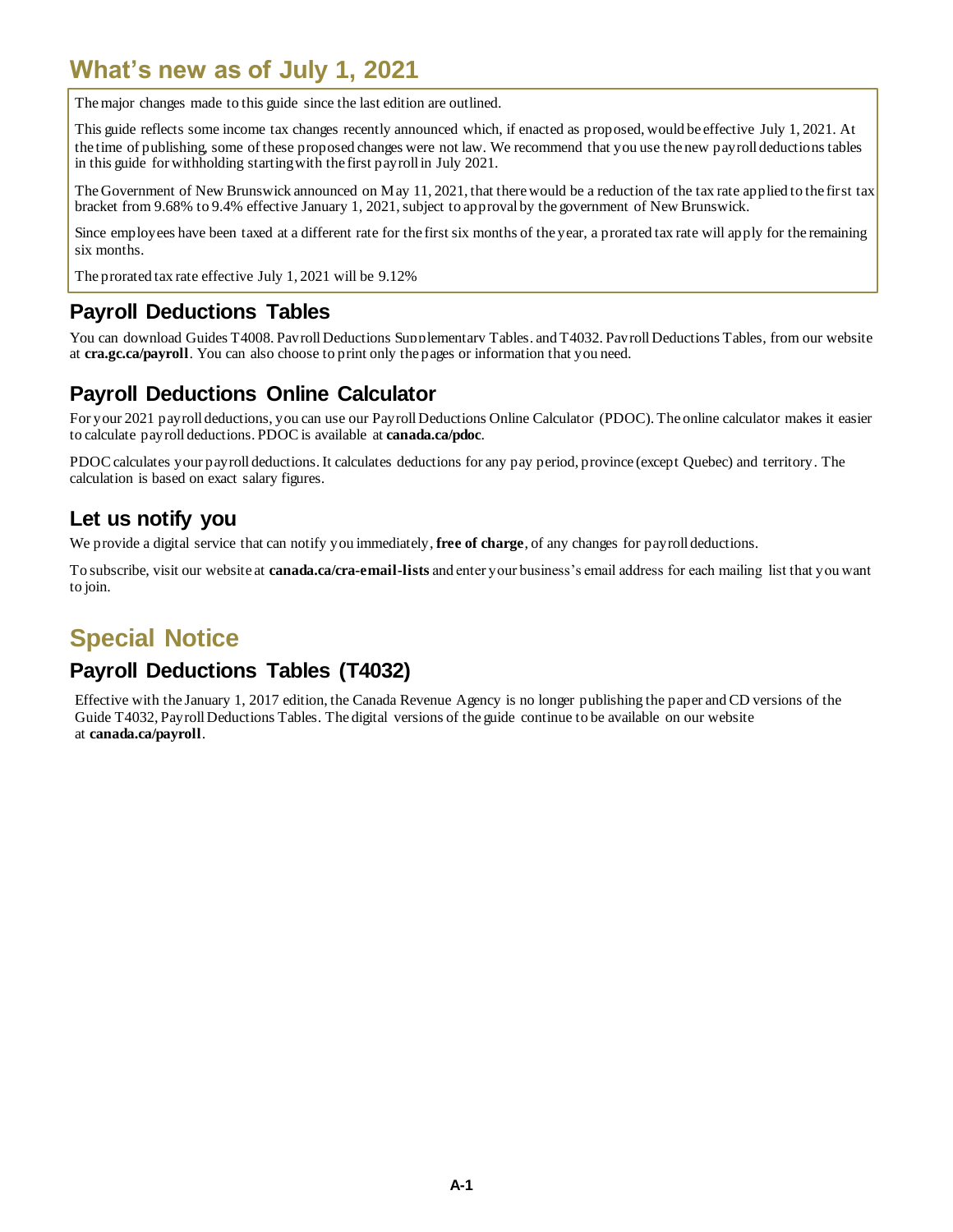# **Table of contents**

#### $\mathbf A$

| ×<br>v<br>۰.<br>I<br>۰.<br>۰. |
|-------------------------------|
|-------------------------------|

<span id="page-2-0"></span>

|                         | A-1            |
|-------------------------|----------------|
|                         | $A-1$          |
|                         | $A-1$          |
|                         | $A-1$          |
|                         | $A-1$          |
|                         | $A-1$          |
|                         |                |
|                         | $A-2$          |
|                         | $A-3$          |
|                         | $A-3$          |
|                         | $A-3$          |
|                         |                |
|                         | $A-3$          |
|                         | $A-3$<br>$A-4$ |
|                         | $A-4$          |
|                         | $A-4$          |
|                         | $A-4$          |
|                         |                |
|                         | $A-4$          |
|                         | $A-4$          |
|                         | $A-5$          |
|                         | $A-5$          |
|                         | $A-5$          |
|                         | $A-5$          |
|                         | $A-5$          |
|                         | $A-5$          |
|                         | $A-6$          |
|                         |                |
|                         | $A-6$          |
|                         | $A-6$          |
|                         | $A-6$          |
|                         | $A-6$<br>$A-6$ |
|                         | $A-6$          |
|                         | $A-7$          |
|                         |                |
|                         | $A-7$          |
|                         | $A-7$          |
| CPP tables (Section B). | $A-7$          |
|                         | $A-7$          |
|                         | A-8            |
|                         | $A-8$          |
|                         | $A-8$          |
|                         | $A-8$          |
|                         | $A-8$          |
|                         | $A-8$          |
|                         |                |
|                         | $A-8$          |
|                         | A-9            |
|                         | $A-9$          |
|                         | $A-9$          |
|                         | $A-9$          |
|                         | $A-10$         |

This guide uses plain language to explain the most common tax situations. If you need more help, contact your tax services office.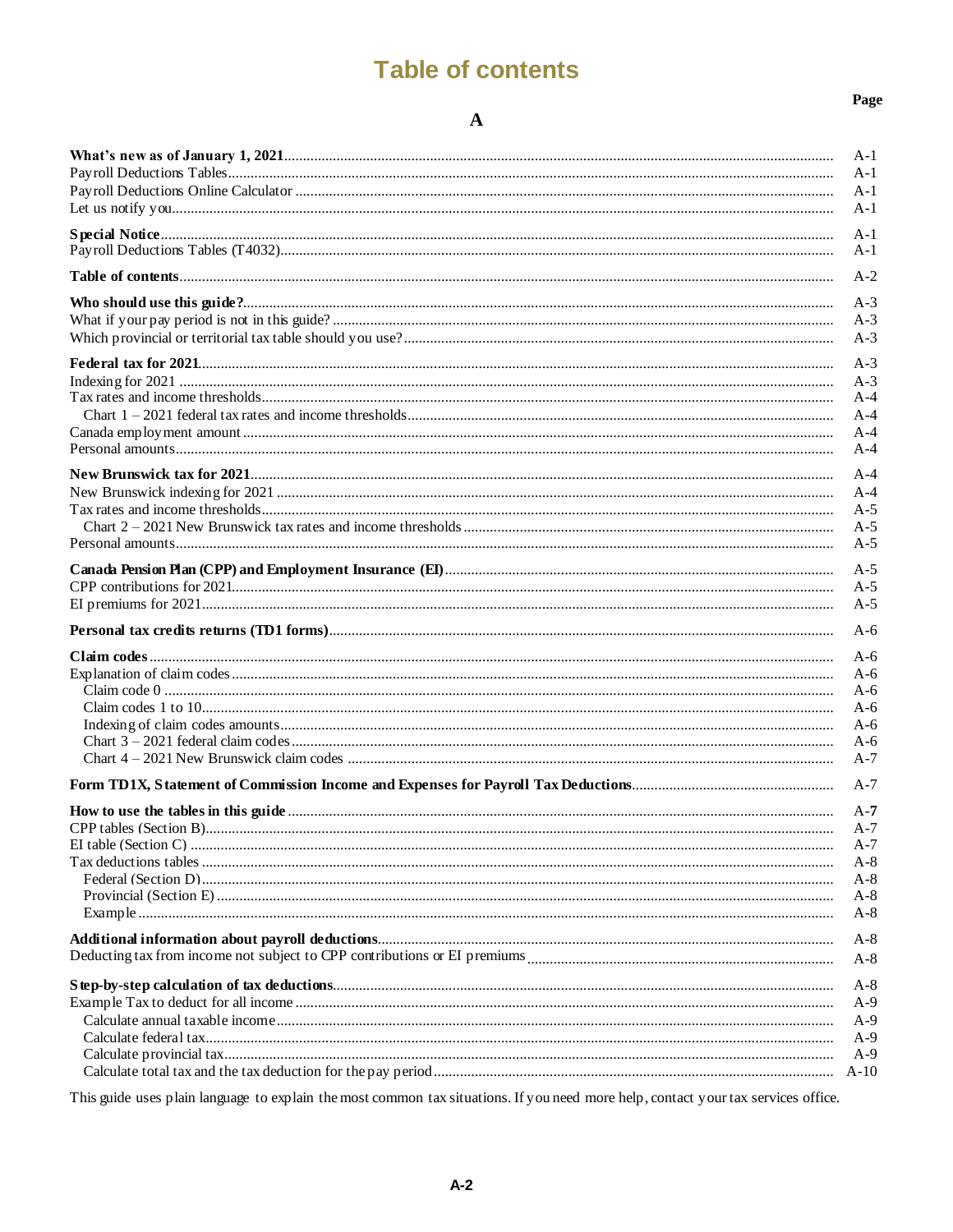# <span id="page-3-0"></span>**Who should use this guide?**

This guide is intended for the employer and the payer. It contains tables for federal and provincial tax deductions, CPP contributions and EI premiums. It will help you determine the payroll deductions for your employees or pensioners.

For more information on deducting, remitting, and reporting payroll deductions, go to the following employers' guides:

- T4001, Employers' Guide Payroll Deductions and Remittances
- T4130, Employers' Guide Taxable Benefits and Allowances
- RC4110, Employee or Self-employed?
- RC4120, Employers' Guide Filing the T4 Slip and Summary
- RC4157, Deducting Income Tax on Pension and Other Income, and Filing the T4A Slip and Summary

These guides are available on our website at **canada.ca/taxes**.

#### **Note**

You may want to refer to the 2020 edition of Payroll Deductions Tables until the end of 2021 to resolve any pensionable and insurable earnings review (PIER) deficiencies that we identify in processing your 2020 T4 return.

# <span id="page-3-1"></span>**What if your pay period is not in this guide?**

This guide contains the most common pay periods: weekly, biweekly (every two weeks), semi-monthly, and monthly. If you have unusual pay periods, such as daily (240 working days), or 10, 13, or 22 pay periods a year, go to the Guide T4008, Payroll Deductions Supplementary Tables*,* or the Payroll Deductions Online Calculator (PDOC) to determine tax deductions.

# <span id="page-3-2"></span>**Which provincial or territorial tax table should you use?**

Before you decide which tax table to use, you have to determine your employee's province or territory of employment. This dep ends on whether or not you require the employee to report for work at your place of business.

If the employee reports for work at your place of business, the province or territory of employment is considered to be the p rovince or territory where your business is located.

To withhold payroll deductions, use the tax table for that province or territory of employment.

If you do not require the employee to report for work at your place of business, the province or territory of employment is t he province or territory in which your business is located and from which you pay your employee's salary.

For more information and examples, go to Chapter 1, "General Information," in Guide T4001, Employers' Guide – Payroll Deductions and Remittances*.*

# <span id="page-3-3"></span>**Federal tax for 2021**

### <span id="page-3-4"></span>**Indexing for 2021**

For 2021, the federal income thresholds, the personal amounts and the Canada employment amount have been changed based on changes in the consumer price index.

The federal indexing factor for January 1, 2021 is 1.9%. The tax credits corresponding to the claim codes in the tables have been indexed accordingly. Employees will automatically receive the indexing change, whether or not they file Form TD1, 2021 Personal Tax Credits Return.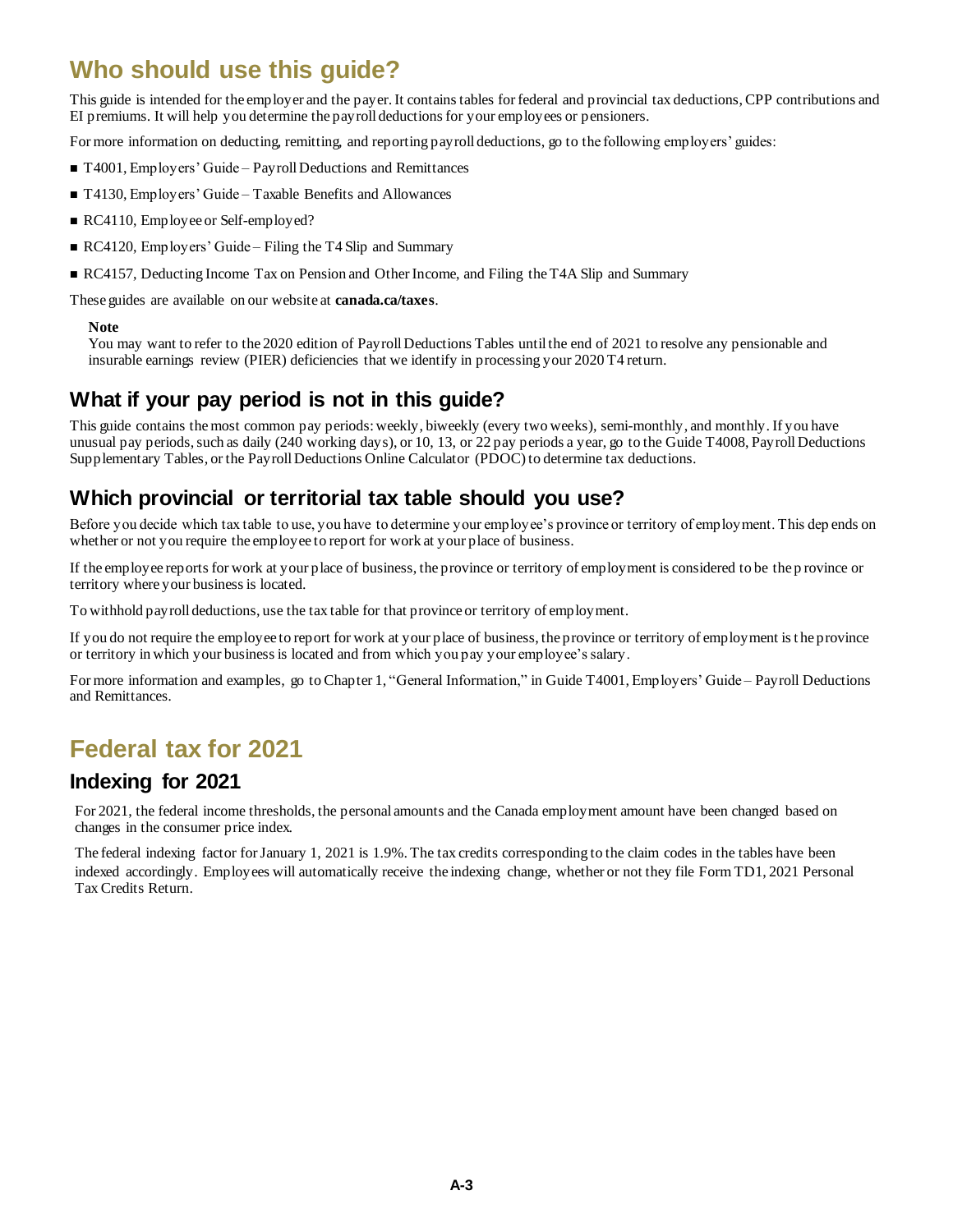# <span id="page-4-0"></span>**Tax rates and income thresholds**

For 2021, the federal tax rates and income thresholds are:

<span id="page-4-1"></span>

| Annual taxable income (\$) | Federal tax rate (%) | Constant (\$) |
|----------------------------|----------------------|---------------|
| $From - To$                | R                    | κ             |
| 0.00 to 49,020.00          | 15%                  | 0             |
| 49,020.01 to 98,040.00     | 20.5%                | 2,696         |
| 98,040.01 to 151,978.00    | 26%                  | 8.088         |
| 151,978.01 to 216,511.00   | 29%                  | 12,648        |
| 216,511.01 and over        | 33%                  | 21,308        |

#### **Chart 1 – 2021 federal tax rates and income thresholds**

### <span id="page-4-2"></span>**Canada employment amount**

The non-refundable Canada employment amount is built into the federal payroll deductions tables. The federal Canada employment amount is the lesser of:

- $$1,257$  and
- the individual's employment income for the year

The maximum annual non-refundable tax credit is \$188.55.

Pension income is not eligible for this credit. If you are paying pension income, use the Payroll Deductions Online Calculator to find the tax deduction*.*

# <span id="page-4-3"></span>**Personal amounts**

The federal personal amounts for 2021 are:

| Annual net income (\$)   | Basic Personal amount, Spouse or common-law partner amount and Amount for an<br>eligible dependant (\$) |  |
|--------------------------|---------------------------------------------------------------------------------------------------------|--|
| From – To                |                                                                                                         |  |
| 0.00 to 151,978.00       | 13.808.00                                                                                               |  |
| 151,978.01 to 216,510.99 | 13,808 - (Net Income $-151,978$ ) x (1,387 / 64,533)                                                    |  |
| 216,511.00 and over      | 12.421.00                                                                                               |  |

For more detailed information on the personal amounts, go to Form TD1.

# <span id="page-4-4"></span>**New Brunswick tax for 2021**

### <span id="page-4-5"></span>**New Brunswick indexing for 2021**

For 2021, the provincial income thresholds and personal amounts have been indexed. They have been changed based on changes in the consumer price index.

The indexing factor for January 1, 2021 is 1.0%. The tax credits corresponding to the claim codes in the tables have been indexed accordingly. Employees will automatically receive the indexing change, whether or not they file Form TD1NB, 2021 New Brunswick Personal Tax Credits Return.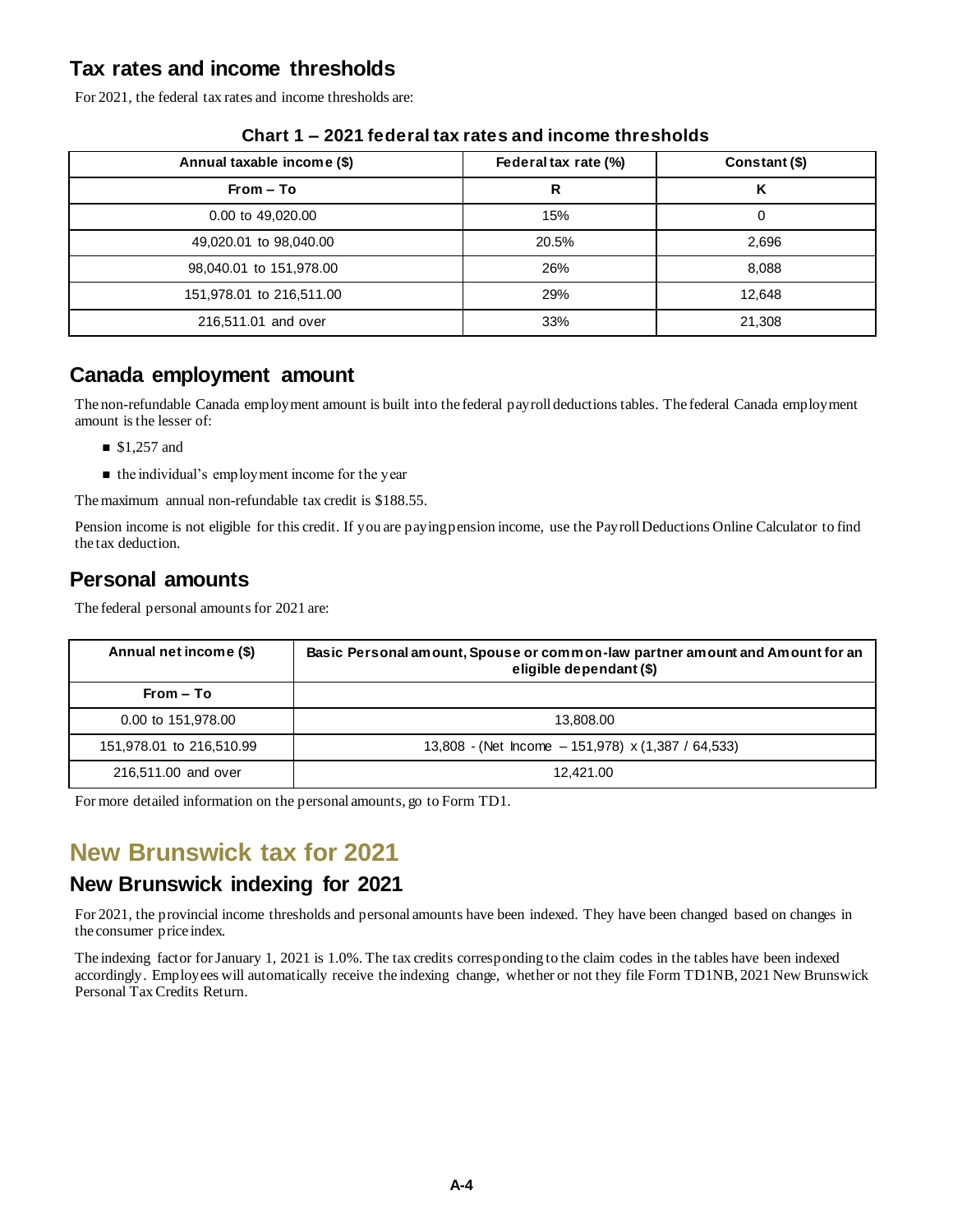# <span id="page-5-0"></span>**Tax rates and income thresholds**

For July 2021, the New Brunswick tax rates and income thresholds are:

<span id="page-5-1"></span>

| Chart 2 – July 2021 New Brunswick tax rates and income thresholds |                                          |       |  |  |
|-------------------------------------------------------------------|------------------------------------------|-------|--|--|
| Annual taxable income (\$)                                        | Provincial tax rate (%)<br>Constant (\$) |       |  |  |
| $From - To$                                                       | v                                        | KP    |  |  |
| 0.00 to 43,835.00                                                 | 9.12%                                    | 0     |  |  |
| 43,835.01 to 87,671.00                                            | 14.82%                                   | 2,499 |  |  |
| 87,671.01 to 142,534.00                                           | 16.52%                                   | 3,989 |  |  |
| 142,534.01 to 162,383.00                                          | 17.84%                                   | 5.870 |  |  |
| 162,383.01 and over                                               | 20.30%                                   | 9,865 |  |  |

### <span id="page-5-2"></span>**Personal amounts**

For 2021, the New Brunswick non-refundable personal tax credits are:

| For more detailed information on the personal amounts, go to Form TD1NB, 2021 New Brunswick Personal Tax Credits Return. |  |
|--------------------------------------------------------------------------------------------------------------------------|--|

# <span id="page-5-4"></span><span id="page-5-3"></span>**Canada Pension Plan (CPP) and Employment Insurance (EI) CPP contributions for 2021**

You stop deducting CPP when the employee reaches the maximum annual contribution for the year.

#### **Note**

As an employer, you have to remit these deductions along with your share of CPP contributions.

For more information, go to Chapter 2, "Canada Pension Plan contributions", in Guide T4001, Employer's Guide – Payroll Deductions and Remittances*.*

# <span id="page-5-5"></span>**EI premiums for 2021**

You stop deducting EI when the employee reaches the maximum annual premium.

**Note**

As an employer, you have to remit these deductions along with your share of EI premiums.

For more information, go to Chapter 3, "Employment Insurance premiums", in Guide T4001, Employer's Guide – Payroll Deductions and Remittances*.*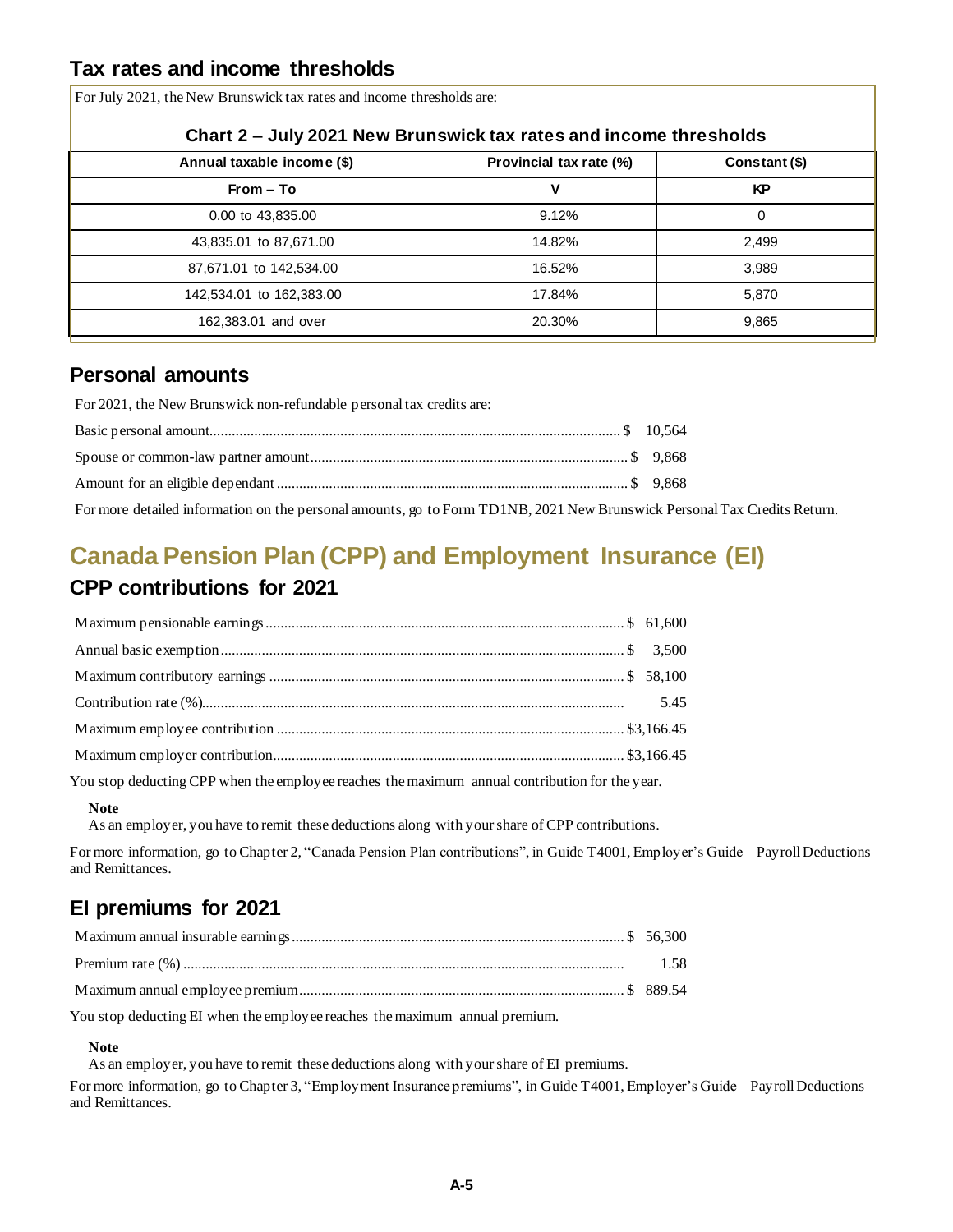# <span id="page-6-0"></span>**Personal tax credits returns (TD1 forms)**

You may have to ask your employees or your pensioners to complete a federal and a provincial personal tax credits return using a federal Form TD1 and a provincial Form TD1.

For more information, go to Chapter 5, "Deducting income tax", in Guide T4001, Employers' Guide – Payroll Deductions and Remittances.

# <span id="page-6-1"></span>**Claim codes**

The total personal amount an employee claims on a TD1 form will determine which claim code you use. The claim amounts that correspond to the federal claim codes are not the same as the claim amounts that correspond to the provincial claim codes. Go to Chart 3 and Chart 4.

# <span id="page-6-2"></span>**Explanation of claim codes**

#### <span id="page-6-3"></span>**Claim code 0**

This code represents **no claim amount**. If the federal claim code is "0" because the employee is a non-resident, the provincial claim code must also be "0."This code may also be used if the employee indicated they have more than one employer or payer at the same time and have entered "0" on the front page of Form TD1 for 2021.

#### <span id="page-6-4"></span>**Claim codes 1 to 10**

The claim code amounts do not appear on either the federal or the provincial TD1 form.

You match the "Total claim amount" reported on your employee's or pensioner's TD1 forms with the approp riate claim codes. Then, you look up the tax for the employee's pay under the claim code in the federal and provincial tax tables for the pay period.

#### <span id="page-6-5"></span>**Indexing of claim codes amounts**

The credits that apply to each federal and provincial claim code have been automatically changed in the tax tables by the indexing factor for the current year. If your employee did not complete the federal and provincial TD1 forms for 2021, you continue to deduct income tax using the same claim code that you used last year.

#### **Chart 3 – 2021 federal claim codes**

#### <span id="page-6-6"></span>**Note:**

Due to the December 9, 2019 announcement, legislative changes to the Federal Basic Personal Amount, the Claim Code Chart cannot be produced with ranges, as was previously done. Accordingly, the Federal Claim Code Chart will not be produced with this edition.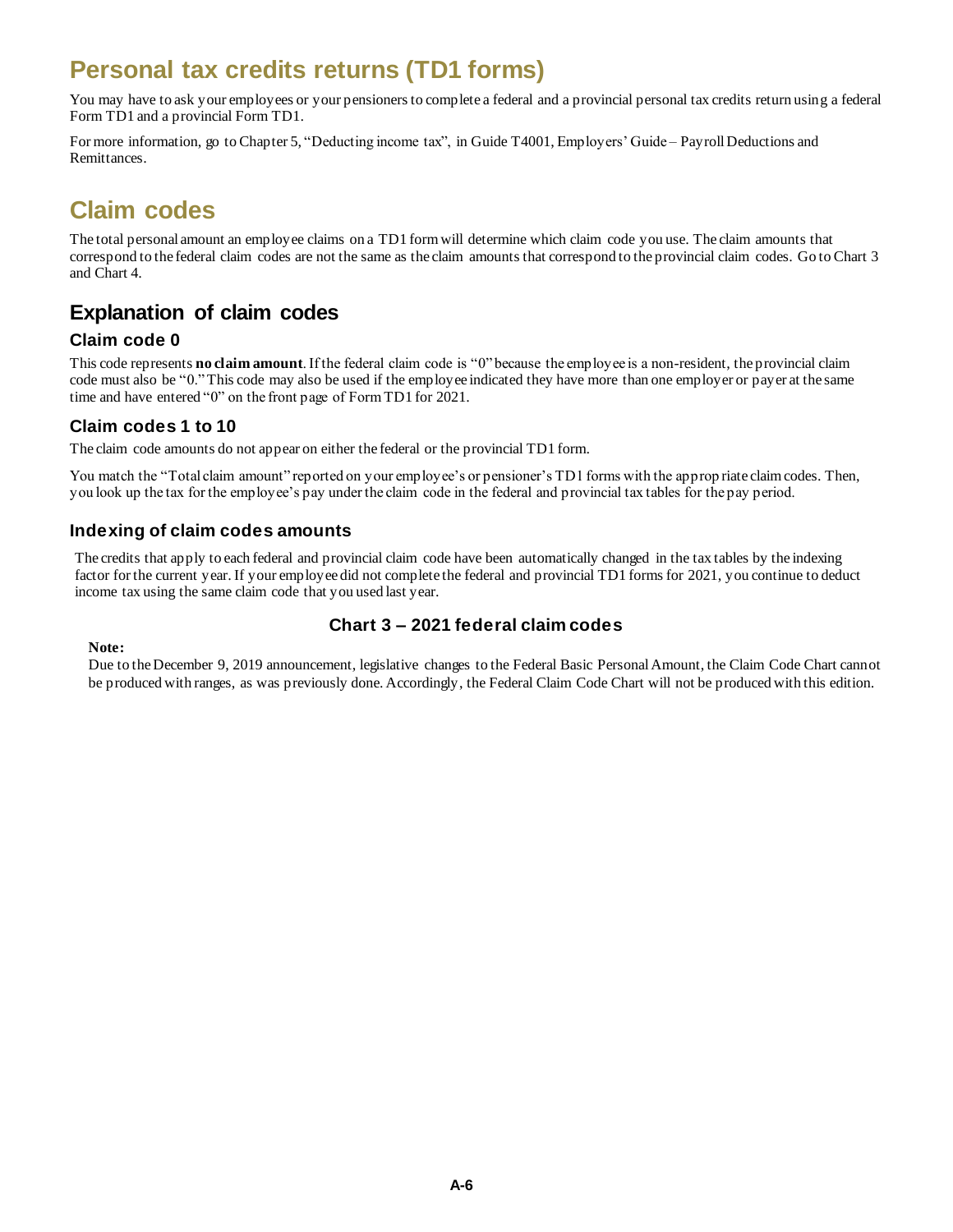<span id="page-7-0"></span>

| Chart 4 - July 2021 New Brunswick claim codes |                                                      |  |  |  |
|-----------------------------------------------|------------------------------------------------------|--|--|--|
| Claim code<br>Total claim amount (\$)         |                                                      |  |  |  |
| No claim amount                               | 0                                                    |  |  |  |
| 10,564.00                                     |                                                      |  |  |  |
| 10,564.01 to 12,907.00                        | $\overline{2}$                                       |  |  |  |
| 12,907.01 to 15,250.00                        | 3                                                    |  |  |  |
| 15,250.01 to 17,593.00                        | 4                                                    |  |  |  |
| 17,593.01 to 19,936.00                        | 5                                                    |  |  |  |
| 19,936.01 to 22,279.00                        | 6                                                    |  |  |  |
| 22,279.01 to 24,622.00                        | $\overline{7}$                                       |  |  |  |
| 24,622.01 to 26,965.00                        | 8                                                    |  |  |  |
| 26,965.01 to 29,308.00                        | 9                                                    |  |  |  |
| 29,308.01 to 31,651.00                        | 10                                                   |  |  |  |
| 31,651.01 and over                            | X<br>The employer has to calculate the tax manually. |  |  |  |
| No withholding                                | Е                                                    |  |  |  |

# <span id="page-7-1"></span>**Form TD1X, Statement of Commission Income and Expenses for Payroll Tax Deductions**

If your employees want you to adjust their tax deductions to allow for commission expenses, they have to complete Form TD1X, Statement of Commission Income and Expenses for Payroll Tax Deductions.

You deduct tax from your employees' commission pay using the "Total claim amount" on their TD1 forms in the following situations:

- if your employees do **not** complete a Form TD1X or
- **i** if they tell you in writing that they want to cancel a previously completed Form TD1X

# <span id="page-7-2"></span>**How to use the tables in this guide**

Use the tables in this guide to determine the CPP contributions, EI premiums, federal tax, and provincial tax that you will deduct from your employees' remuneration.

# <span id="page-7-3"></span>**CPP tables (Section B)**

The annual basic exemption is built into the CPP tables.

- Find the pages in Section B that correspond to your pay period
- To find the range that includes your employee's gross pay (this includes any taxable benefits), look down the "Pay" column
- In the column next to the "Pay" column, you will find the CPP contribution that you should withhold from your employee's pay

### <span id="page-7-4"></span>**EI table (Section C)**

- Find the page in Section C that corresponds to the "Insurable earnings" of your employee
- To find the range that includes your employee's insurable earnings, look down the "Insurable earnings" column. When you use the table in this guide to determine the EI premiums, look up the insurable earnings for the period not the gross remuneration
- In the column next to the "Insurable earnings" column, you will find the EI premium that you should withhold from your employee's pay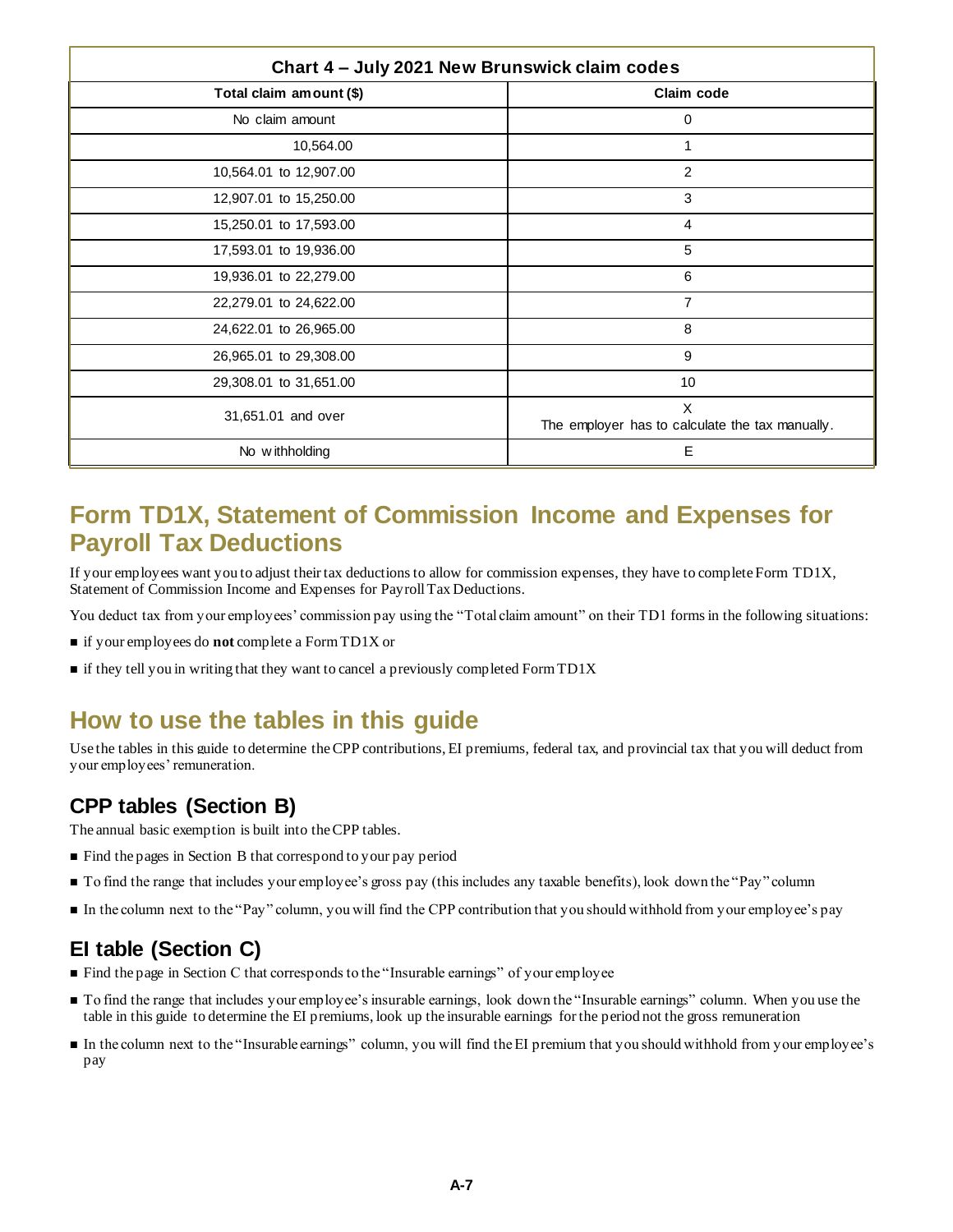# <span id="page-8-0"></span>**Tax deductions tables**

If you are using the income tax tables in this guide to determine your employees' and pensioners' total tax deductions, you have to look up the amounts in the federal tax table and the provincial tax table.

To determine the total tax you deduct for the pay period, you must add the federal and provincial tax amounts.

Even if the period of employment for which you pay a salary is less than a full pay period, you must continue to use the tax deductions table that corresponds to your regular pay period.

### <span id="page-8-1"></span>**Federal (Section D)**

- Find the pages in Section D that correspond to your pay period
- To find the range that corresponds to your employee's taxable income (this includes any taxable benefits), look down the "Pay" column
- In the row under the applicable claim code, you will find the amount of federal tax that you should withhold from your employ ee's pay (for more information, go to the section called ["Claim codes"](#page-6-1) and Chart 3)

#### <span id="page-8-2"></span>**Provincial (Section E)**

- Find the pages in Section E that correspond to your pay period
- To find the range that includes your employee's taxable income (this includes any taxable benefits), look down the "Pay" column
- In the row under the applicable claim code, you will find the amount of provincial tax that you should withhold from your emp loyee's pay (for more information, go to the section called ["Claim codes"](#page-6-1) and Chart 4)

#### <span id="page-8-3"></span>**Example**

You are an employer in New Brunswick. Sara, your employee, earns \$1,018 a week in 2021. She has a federal claim code 1 and a provincial claim code 1.

To determine Sara's federal tax deductions, you look at the weekly federal tax deductions table and find the range for her weekly salary, which is 1012-1020. The federal tax deduction for \$1,018 weekly under claim code 1 is \$102.80.

To determine Sara's provincial tax deductions, you use the weekly provincial tax deductions table. In the New Brunswick tax deductions table, the provincial tax deduction for \$1,018 weekly under claim code 1 is \$82.25.

Sara's total tax deduction is \$185.05 (\$102.80 + \$82.25). This amount of taxes will be included in your remittance to us.

# <span id="page-8-4"></span>**Additional information about payroll deductions**

### <span id="page-8-5"></span>**Deducting tax from income not subject to CPP contributions or EI premiums**

We have built the tax credits for CPP contributions and EI premiums into the federal and provincial tax deductions tables in this guide. However, certain types of income, such as pension income, are not subject to CPP contributions and EI premiums. As a result, you will have to adjust the amount of federal and provincial income tax you are deducting.

To determine the amount of tax to deduct from income not subject to CPP contributions or EI premiums, use the Payroll Deductions Online Calculator, available at **canada.ca/pdoc**. On the "Salary calculation" and/or on the "Commission calculation" screen, go to Step 3 and select the "CPP exempt" and/or "EI exempt" option before clicking on the "Calculate" button.

# <span id="page-8-6"></span>**Step-by-step calculation of tax deductions**

You can use the following step-by-step calculations to calculate the tax deductions for any employee or pensioner who earns more than the maximum amounts included in the tax deductions tables.

The example shows you how to determine the amount of tax to deduct from all income.

However, if you design your own payroll program or spreadsheets to calculate tax deductions, do not use either of these calculations. Instead, go to Guide T4127, Payroll Deductions Formulas.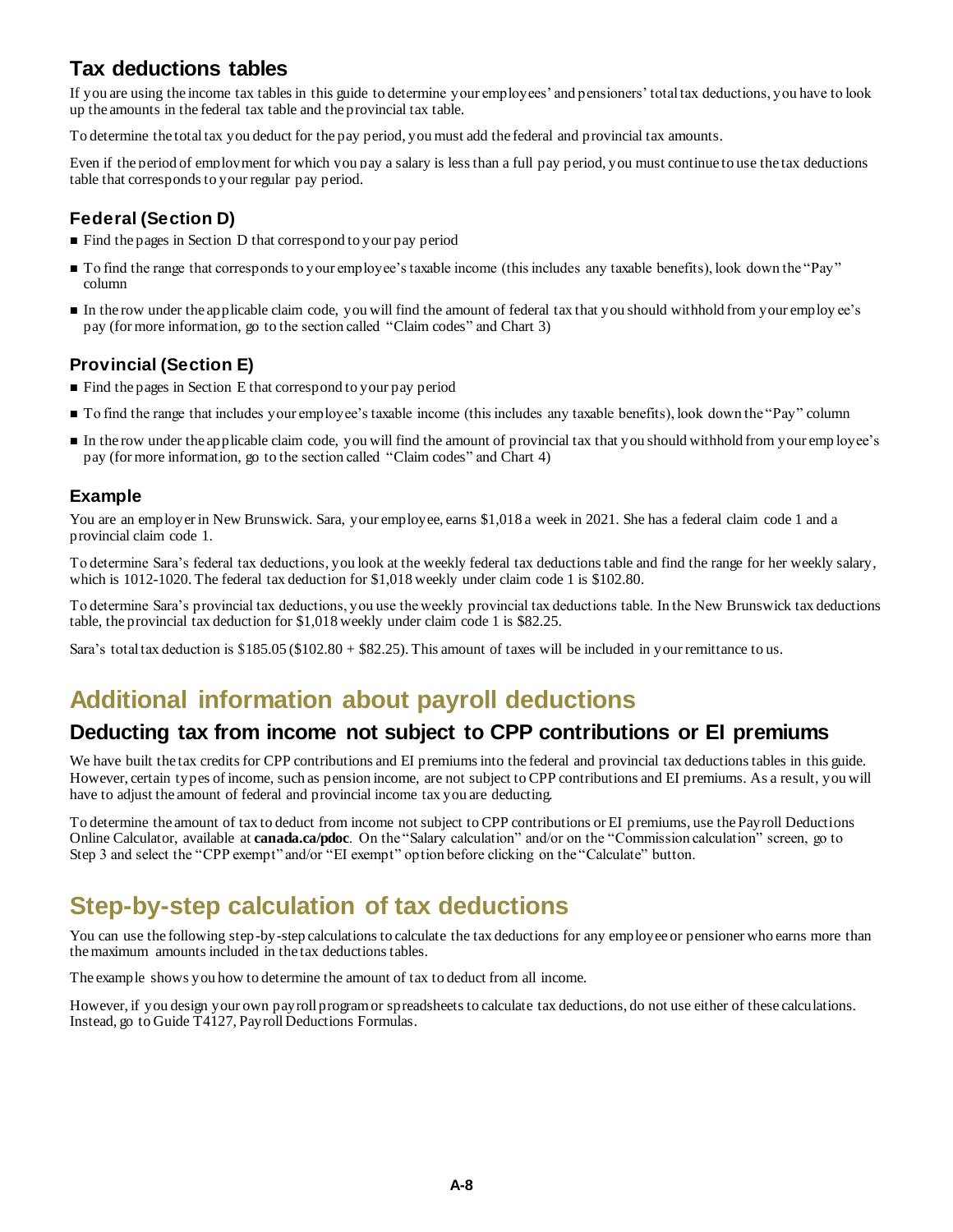### <span id="page-9-0"></span>**Example Tax to deduct for all income**

This example applies to a person who earns \$1,200 weekly and contributes \$80 to a registered retirement savings plan (RRSP).

This person claims the basic personal amount.

#### <span id="page-9-1"></span>**Calculate annual taxable income**

|     | <b>Description</b>                                                                                                                                                              | Sub-amounts | <b>Amounts</b>  |
|-----|---------------------------------------------------------------------------------------------------------------------------------------------------------------------------------|-------------|-----------------|
| (1) | Gross remuneration for the pay period (weekly)                                                                                                                                  |             | 1,200.00<br>S.  |
| (2) | Minus                                                                                                                                                                           |             |                 |
|     | $\blacksquare$ the other amounts authorized by a tax services office                                                                                                            | 0.00        |                 |
|     | $\blacksquare$ the RRSP contributions*                                                                                                                                          | 80.00       |                 |
|     |                                                                                                                                                                                 |             | 80.00           |
|     | * This amount has to be deducted at source.                                                                                                                                     |             |                 |
|     | * Note<br>If you have an employee you paid by commission, subtract the total expenses reported on<br>Form TD1X from the gross remuneration reported on Form TD1X if applicable. |             |                 |
| (3) | Net remuneration for the pay period (line 1 minus line 2)                                                                                                                       |             | 1,120.00<br>\$. |
| (4) | Annual net income $(\$1,120 \times 52$ weeks)                                                                                                                                   |             | \$58,240.00     |
| (5) | <b>Minus</b> the annual deduction for living in a prescribed zone, reported on the federal<br>Form TD1                                                                          |             | n/a             |
| (6) | Annual taxable income (line 4 minus line 5)                                                                                                                                     |             | \$58,240.00     |

#### <span id="page-9-2"></span>**Calculate federal tax**

|     | <b>Description</b>                                                                                                                                               | Sub-amounts      | <b>Amounts</b>    |
|-----|------------------------------------------------------------------------------------------------------------------------------------------------------------------|------------------|-------------------|
| (7) | <b>Multiply</b> the amount on line 6 by the federal tax rate based on Chart 1.                                                                                   |                  | 0.205<br>$\times$ |
|     |                                                                                                                                                                  |                  | \$11,939.20       |
| (8) | <b>Minus</b> the federal constant based on the annual taxable income on line 6<br>$(go \text{ to Chart 1})$                                                      |                  | 2,696.00          |
| (9) | Federal tax (line 7 minus line 8)                                                                                                                                |                  | \$9,243.20        |
|     | $(10)$ Minus the federal tax credits:                                                                                                                            |                  |                   |
|     | • the total of personal tax credit amounts reported on the federal Form TD1                                                                                      | \$13,808.00      |                   |
|     | Where line 4 is less than or equal to \$151,978, the Basic<br>Personal Amount is \$13,808                                                                        |                  |                   |
|     | Where line 4 is greater than \$151,978, but less than \$216,511, the Basic<br>Personal Amount = $$13,808$ - (Net Income - $$151,978$ ) x<br>(\$1,387 / \$64,533) |                  |                   |
|     | Where line 4 is greater than or equal to \$216,511, the Basic Personal<br>Amount is \$12,421                                                                     |                  |                   |
|     | $\blacksquare$ the CPP contributions for the pay period <b>multiplied by</b> the number of pay periods in the<br>year (annual maximum \$3,166.45)*               | 3,166.45         |                   |
|     | $\bullet$ the EI premiums for the pay period <b>multiplied by</b> the number of pay periods in the year<br>(annual maximum $$889.54$ )*                          | 889.54           |                   |
|     | $\bullet$ the Canada employment amount (annual maximum \$1,257.00)                                                                                               | 1,257.00         |                   |
|     | Total                                                                                                                                                            | \$19,120.99      |                   |
|     | * Note                                                                                                                                                           |                  |                   |
|     | When the maximum CPP contributions or EI premiums for the year is reached, use the<br>maximum amount for later calculations                                      |                  |                   |
|     | (11) <b>Multiply</b> the total on line 10 by the lowest federal tax rate for the year.                                                                           | 0.15<br>$\times$ |                   |
|     | (12) Total federal tax credits                                                                                                                                   |                  | 2,868.15          |
|     | (13) Total federal tax payable for the year (line 9 minus line 12)                                                                                               |                  | \$6,375,05        |
|     | Calculate provincial tax                                                                                                                                         |                  |                   |

<span id="page-9-3"></span>**Description Sub-amounts Amounts**